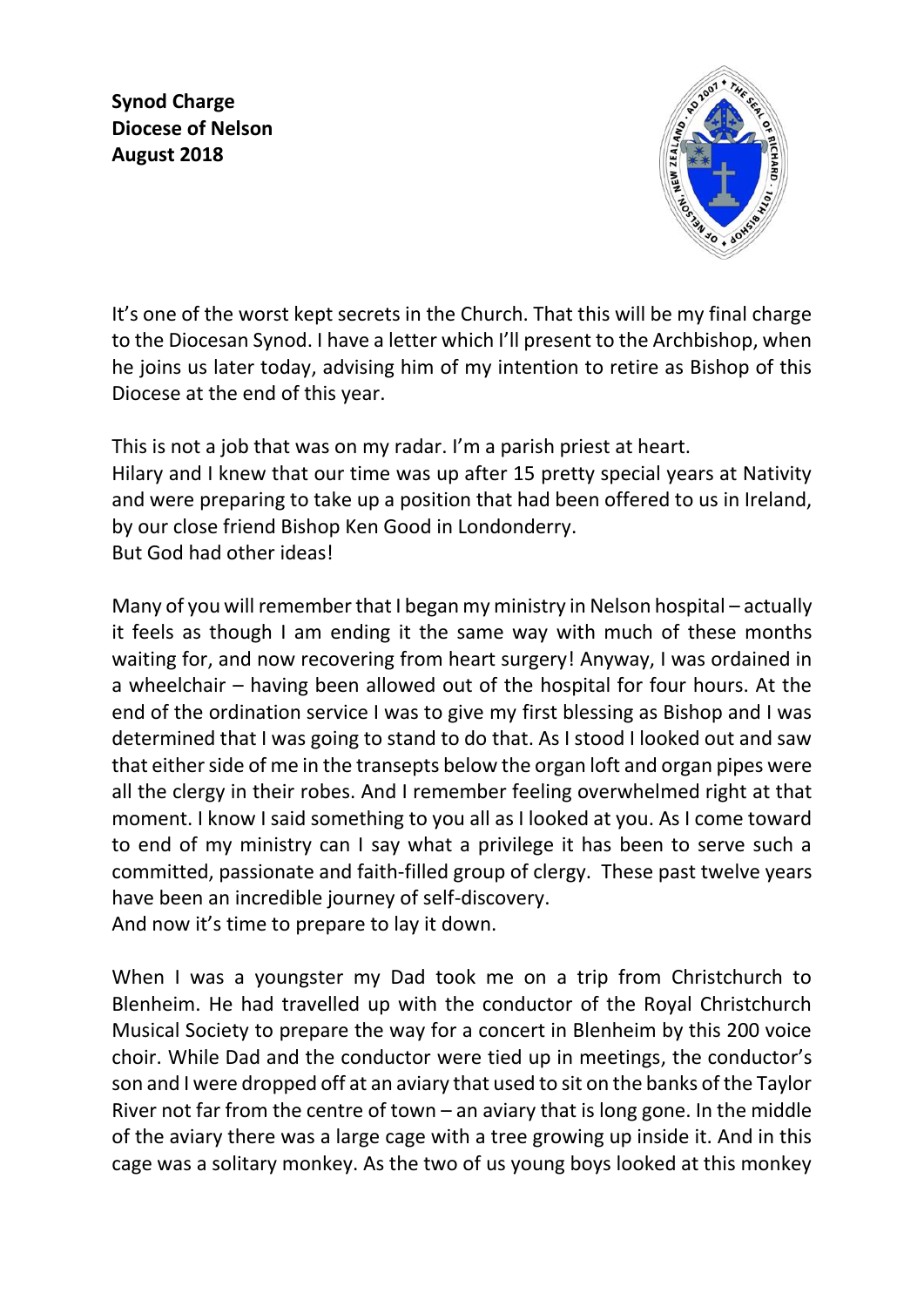the midday siren went off at the fire-station (as it did every day). And this monkey suddenly came alive and roared up that tree to the top of the cage, grabbed hold of the cage and shook the hell out of it. As long as the siren sounded the monkey shook the cage and as soon as the siren faded away he quietly descended the tree and sat there, in his cage, looking at us.

This image came back to me as I started to prepare this final charge.

In some way it feels like a metaphor for these past twelve years – the monkey living and working in a cage that is being pretty vigorously shaken. I certainly don't want to get stuck on the metaphor – I'll let you read into it whatever you like (particularly the monkey). I'll just let the metaphor stand for the moment and may come back to it.

Because this is my final charge I intend to do something different to what I have done in the past which has always been to try and cast vision for the year ahead – to keep us excited about being the church; something that I am passionate about. I went back and read my last eleven charges:

2008 I wondered how you managed to stay awake! My charge was so long and I went off on all sorts of different directions. I don't remember the year, but this was probably the Synod where Malcolm Taylor (a Synod rep from the Awatere) came up to me over a cup of tea and told me it was one of the worst Synod charges he'd ever heard.

2009 I told the parable of the eagle who was raised with chickens and thought he was a chicken and I asked you whether our church was more comfortable pecking around in the chicken coop when we could be flying with the eagles.

Another year I introduced a strategic plan for the Diocese and the next year tried to encourage parishes to intentionally develop their own strategic vision.

2014 I interviewed and videoed 14 young adults asking them what they were looking for in the church.

2015 was probably one of my most strategic and passionate charges – I got quite excited the other day when I read it. But nothing happened! The issue of samegender sexuality was beginning to dominate the life and debates of the church. It side-tracked us – and has continued to do so!

2016 I shared something of my crisis of faith while visiting New York with our daughter and the subsequent personal renewal found in the Gospel story of Peter walking on the water.

At this Synod I don't think it's appropriate to cast vision (although I still have so many dreams for what we might do and be). I won't be the one to see it outworked.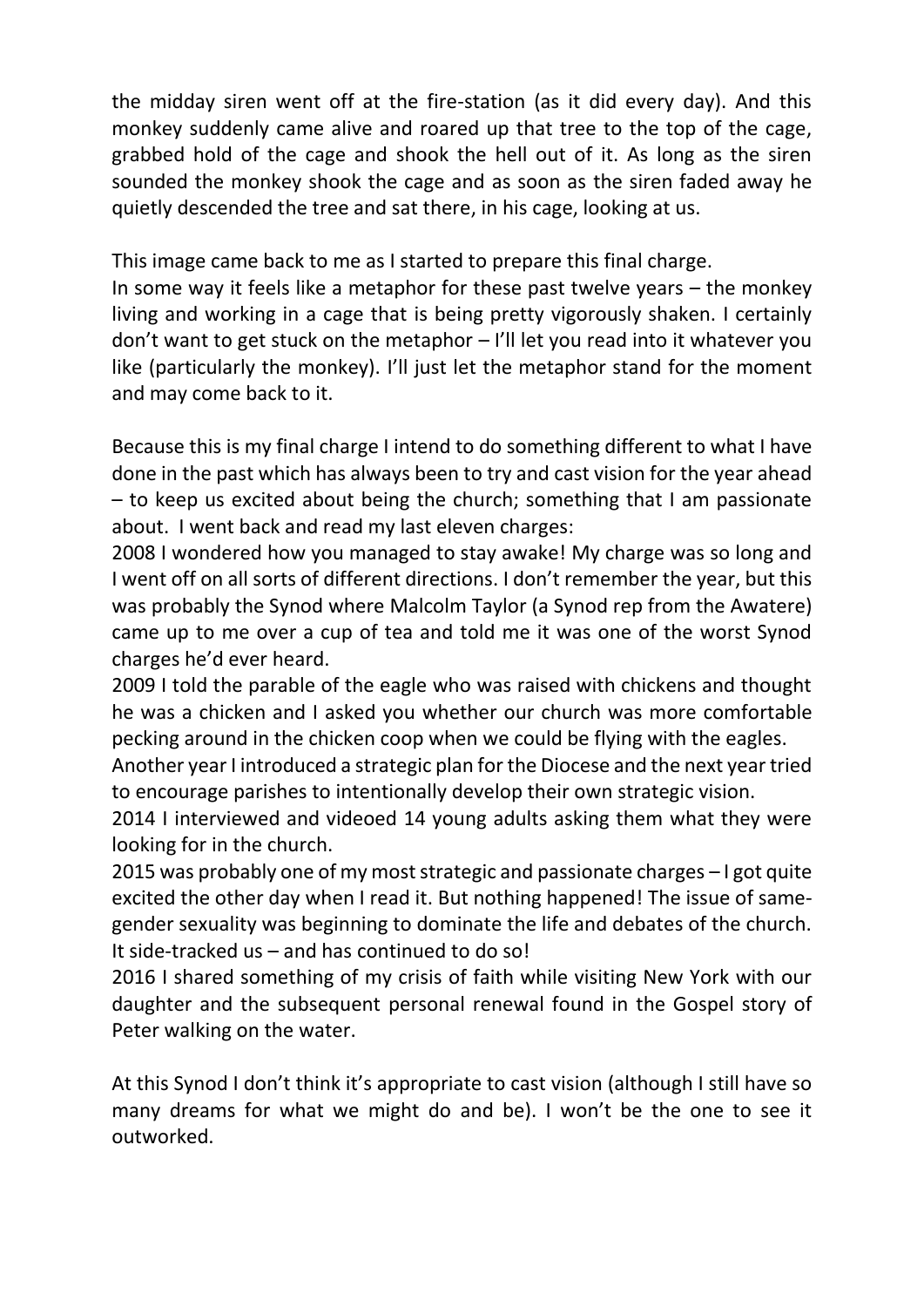When I walked the boundaries of the Diocese in 2009 I kept a diary, and half way through the trip (and again at the end) I made a bullet-point list of things I learned about myself and my faith on that spiritual pilgrimage. What I would like to do this morning is share a couple of bullet points (from a much larger list) that have been defining for me; spiritual (or not-so-spiritual) lessons that have challenged me over these past twelve years. I am a very different person now to the one who stood up in front of you and gave that blessing twelve years ago – I think the photos say it all!!

My faith has been tested in ways I never imagined: I have experienced intense loneliness, the sleepless nights accompanying the dark night of the soul. But just in case you think this is generating into maudlin introspection, I have also experienced such incredible support, encouragement, love and joy – right across the whole Diocese. It is certainly the most personal address (I hesitate to call it a Charge) that I have given to the Synod of this Diocese.

So, my 'bullet points' - and I repeat, they are a couple of insights that these 12 years of ministry have taught me. I've chosen to only share two. They are one person's journey - but they have been learned in my ministry *with you* here in the Diocese, and they offer insight into my thoughts regarding some of the issues before this Synod.

#### First bullet point:

# *I have come to love the Anglican Church more and more and the institution less and less.*

I was born into the Anglican Church. I am an Anglican by heritage rather than by choice and so I never had much inclination to explore the roots of the church, until I became a Bishop and discovered, in the ordination vows, that I was to guard and teach the historic faith. This realisation came at a time when many within the Diocese, clergy and lay, were dismissing the Anglican Church as irrelevant – well past its used-by date. And I must add that if we're talking about the institution (with all its trappings) I couldn't agree more. But I'm not talking about an institution. I'm referring to the uniquely different church that emerged out of the Reformation in the UK – uniquely different to other Reformation churches.

I used to describe being Anglican as having one foot in the sacramental tradition and the other in the biblical tradition  $-$  a rather simplistic, but not incorrect, description of how our church began. Alister McGrath describes it this way: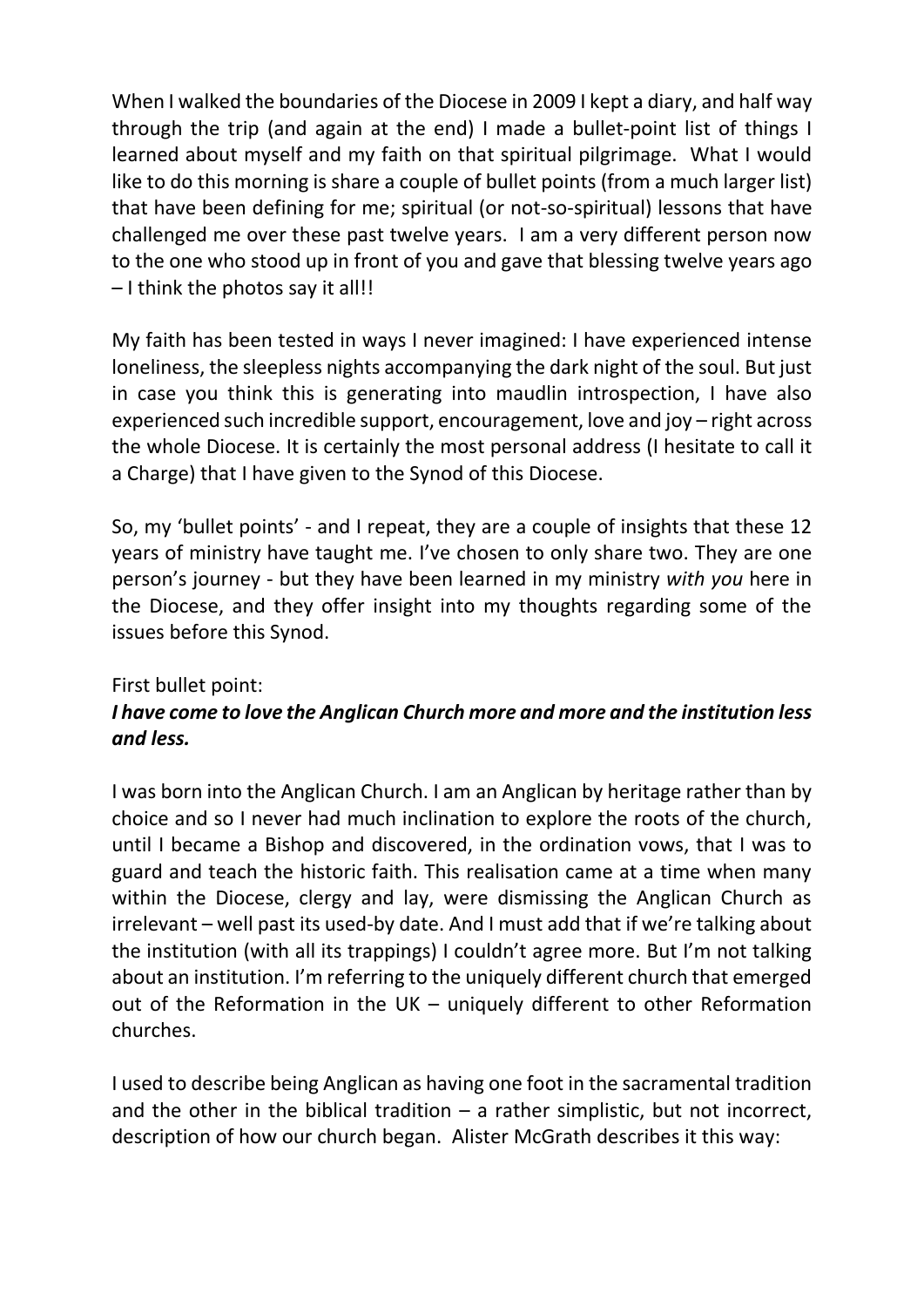*'In essence therefore, the English national church may be seen to have set itself consciously to steer a middle course between Roman Catholicism and Protestantism…. Anglicanism sought to affirm the common faith of the Christian church, grounded in the New Testament, and given a particular focus during the first five centuries of Christian history….*

This 'middle course' became known as the Anglican *via media'* and is one of the things I have come to appreciate more and more about the Anglican Church.

- It is a Church that sought to keep a *balance* between the traditional worship patterns of historic Christianity, reshaped and reformed by a renewed respect for the authority of scripture;
- A Church that balanced, in its liturgies, the fundamentals of the faith with the mystery of faith.
- A church that believes that the gospel is the good news of Jesus **and** the good news of the kingdom
- A church that retained and affirmed the threefold ministry of Bishops, Priests and Deacons but also empowered and released the ministry of the laity – the priesthood of all believers.

Sadly, as with so much in life today, we have taken what was really good and debased it. Balance has become compromise and the foundational 'via media' of Anglicanism has been put through the mincer and come out redefined as 'unity in diversity' – anything goes! And in the vacuum we have created bitter factions – each arguing for the heart and soul of the Anglican Church based on their own particular spiritual hobby horse.

Back in 1975, the late John Stott (one of my heroes in biblical Anglicanism) wrote a small book called 'Balanced Christianity  $-$  A Call to Avoid Unnecessary Polarisation.' He writes this:

*'One of the greatest weaknesses which we Christians (especially evangelical Christians) display is our tendency to extremism or imbalance. It seems that there is almost no pastime the devil enjoys more than tipping Christians off balance. My conviction is that we should love balance as much as the devil hates it, and seek to promote it as vigorously as he seeks to destroy it.'*

As I have manoeuvred through the church politics of these past twelve years I have become more and more convinced of the creative strength and power of what was the *via media* and have tried so hard to create in this Diocese a church that understands the concept of balance rather than compromise and to be an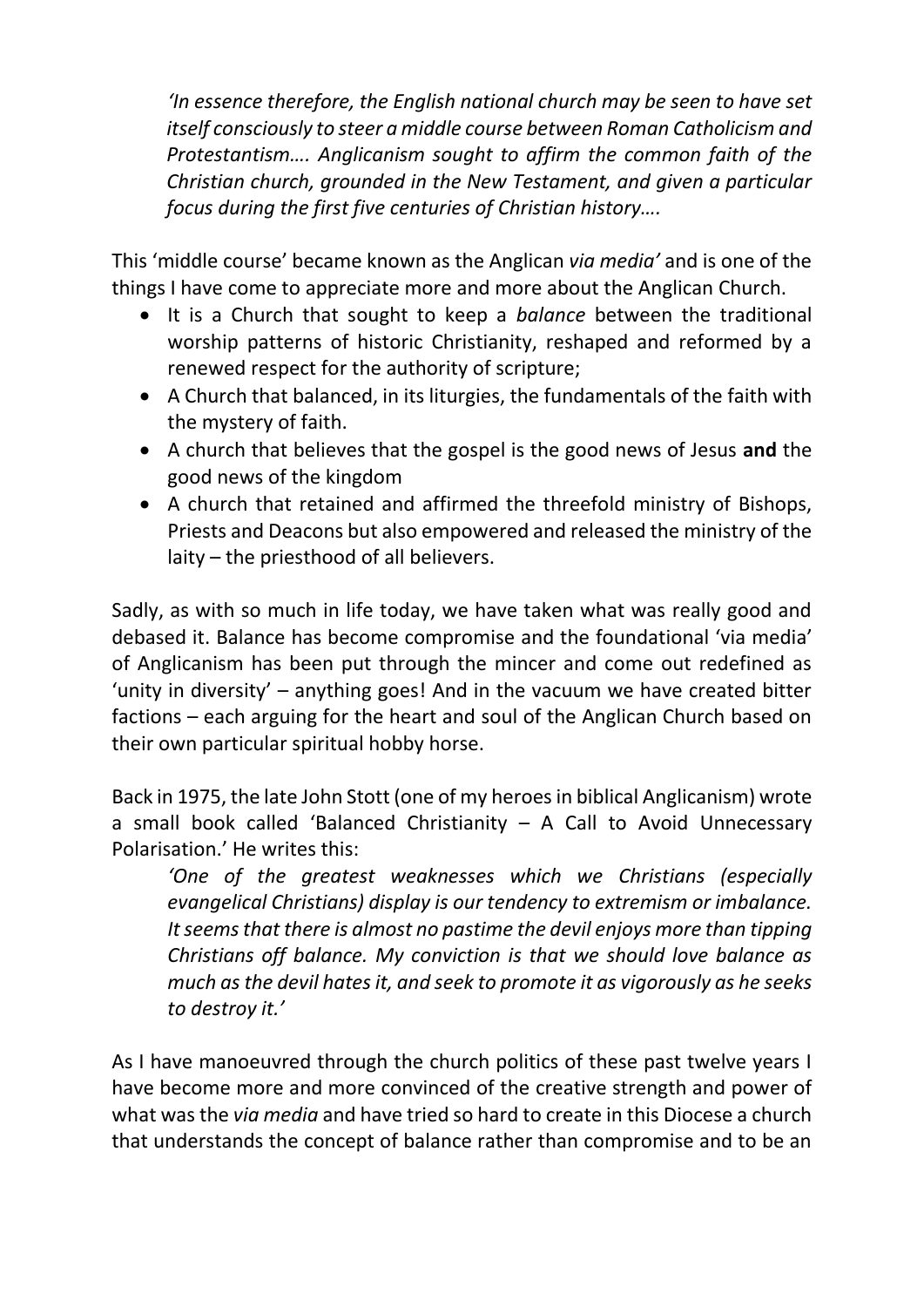example of a renewed Anglicanism – a church presented to Christ '*as a radiant church without stain or wrinkle or any other blemish, but holy and blameless.'*

I quoted from Alastair McGrath earlier. He continues on from that particular quote by writing:

*'The reformers had no intention of founding a new church; they were concerned to renew and reform an existing church. The imperial politics of the sixteenth century eventually led to them being forced outside the institutional church of the time; this was not, however, their intention.'*

And it's not mine!

I do think that reclaiming the via media (as it was envisaged by Thomas Cranmer – and the early fathers and mothers of the Anglican Church) would be a great starting point.

### Second Bullet point:

# *Things don't seem as black and white as they used to. We minister today within a world made up of a thousand shades of grey. But I have learned that although I must minister in some very grey areas, my faith must never become grey.*

I remember Bishop Derek saying something very similar toward the end of his time as Bishop of Nelson.

I was drawn back to the Sermon on the Mount as I was writing this second bullet point. It is an incredible Christian manifesto – discipleship in a nutshell. But it is also (on the surface) so black and white!

Just in the last part of this Sermon alone – Chapter 7 of Matthew's Gospel - there is a wide gate and there is a narrow gate. There is a good tree with good fruit and there is a bad tree with bad fruit. There are good disciples and there are bad disciples. There is a house built on the rock and there is a house built on the sand.

There is black and there is white!

And there are no compromises in the rest of this Sermon on the Mount either. 'You've heard it said – well I tell you this….' And in the retelling he lifts the bar on the expectations of being a disciple of Jesus: the kingdom of God is all about advanced citizenship; we're told not to be like the pagans, or the tax collectors or the hypocrites.

There's them and there's us.

Black and white!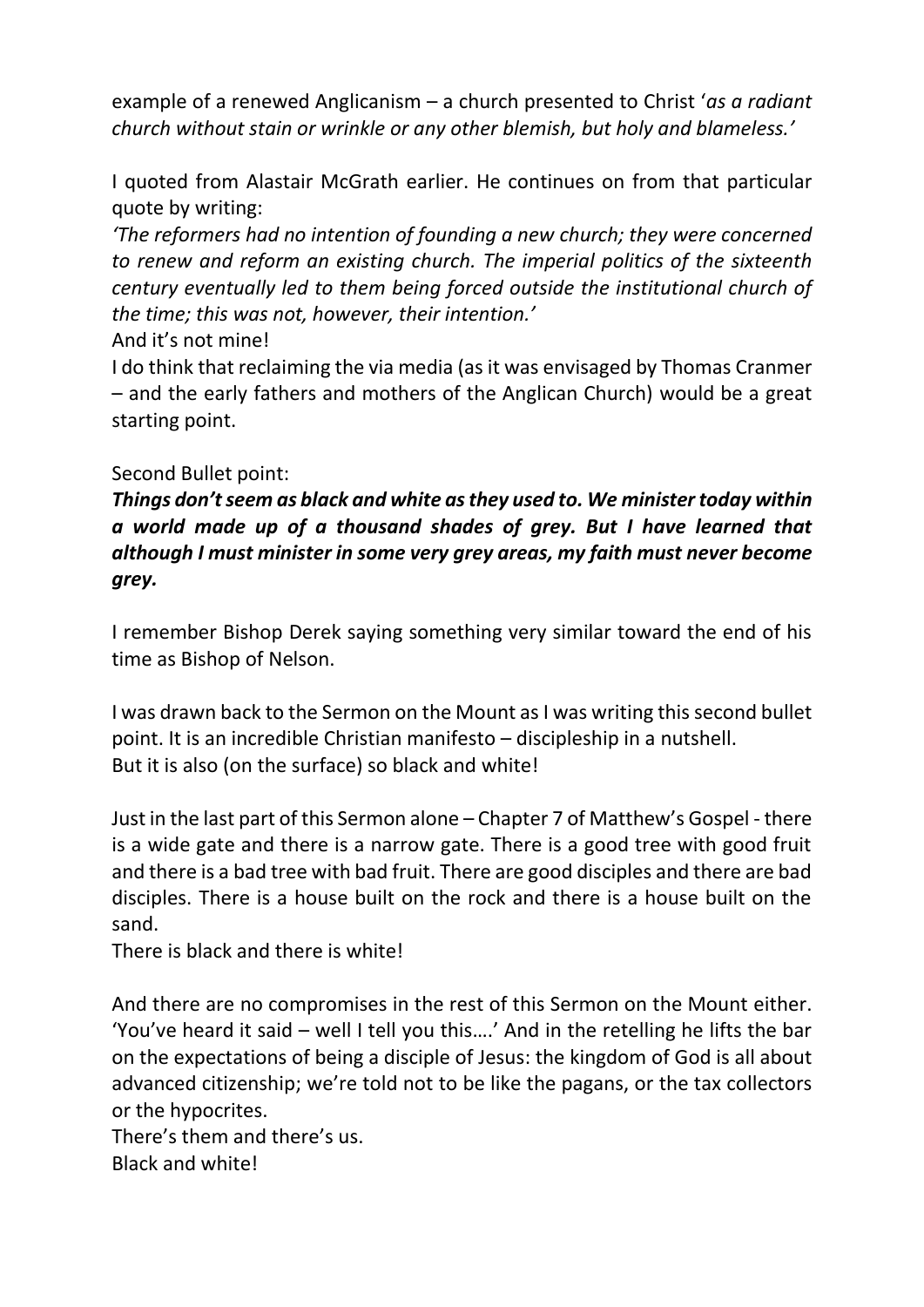Jesus finishes the sermon, comes down off the mountain, and is immediately confronted with one of life's greys – a leper who kneels down before him and says 'Lord, if you are willing, you can make me clean.'

We can't even begin to understand the significance of this encounter without putting it into its historic and cultural context. Leprosy was not understood. Lepers were considered to be cursed by God, they were excluded from the community forced to live outside the walls of the towns and cities, rejected by their families. They were the untouchables. This leper kneels before Jesus, 'Lord, if you are willing, you can make me clean.'

Jesus reaches out his hand and touches the man.

You don't *touch* these people. They are unclean, cursed.

But Jesus did.

One minute he was up the mountain raising the bar on the kingdom expectations of moral and spiritual purity and the very next minute he is reaching out the hand of grace to an outcast. Black and white to grey.

Two things we must notice about the Sermon on the Mount.

*Firstly*: Jesus wasn't preaching it to the world.

He was teaching his disciples.

He was giving his disciples a standard of holiness that every single one of them should aspire to – not a list of rules they could then use to judge others (or even one another).

(I'm not sure that we always get this.)

And *secondly*: everything that he expounds in the Sermon must be read in the context of the Beatitudes with which he begins his sermon: Blessed are the poor in spirit, the meek, the merciful, the pure in heart, the peacemakers, those who mourn and those who hunger and thirst and are persecuted for righteousness sake.

The challenges of the Sermon on the Mount will only bear the fruit of genuine discipleship when they are planted into the seedbed of lives shaped by the humility and vulnerability of the Beatitudes.

This 'Matthew 5-7' faith is *not* the foundation for a black and white faith that we take out and judge a world with all its shades of grey. It *is* rather the foundation for a deeply personal strength of faith that enables us to live in a world with all its rainbow shades of grey: not letting the world colour us grey but, instead, radiating the love of God, letting our lives first (and our words second) bear testimony to this amazing grace that has transformed us.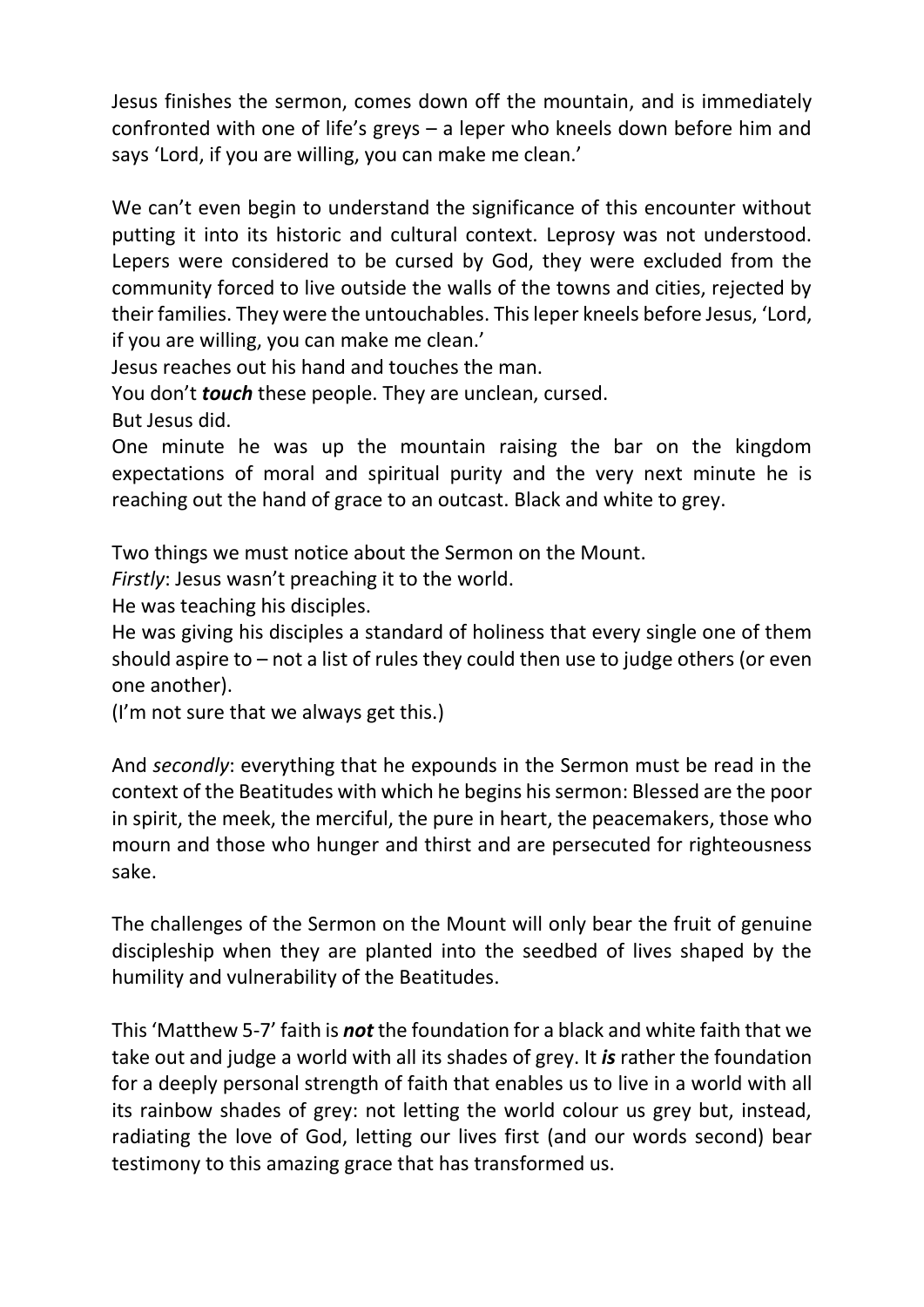### Where is all this leading?

Twenty seven years ago, Bishop Derek invited me to move north and become part of this Diocese (as the Vicar of Nativity). I have never regretted the decision to do so. I love this Diocese and deeply appreciate its strong evangelical foundations. While the Anglican Church in some other parts of the country was struggling to maintain and sustain stipendiary ministry, we continued to do so, because our parishes were full of people (lay and ordained) who had a personal faith in Jesus, and a passion for scripture. There was a unity right across the Diocese that was tangible when we met together at synods or diocesan conferences. We took it for granted, but people coming in from outside immediately noticed and commented on this sense of being one family. We enjoyed each other's company and were committed to supporting one another in our ministries. However over the past few years cracks have appeared in that unity.

A few months ago the Listener's leading article was on the rise of what it called 'political tribalism' - a very disturbing trend that could see the ultimate destruction of democracy. While the article particularly focussed on the bitter polarisation within US politics, it also reflected briefly on the world-wide rise of tribalism – the growth of which is inversely proportional to the decline of the family. More and more new groups are springing up around some particular issue - groups that gather like-minded people around them and who look with suspicion on anyone who is outside the group. Within this group nothing else is important except the particular issue that defines them.

Sadly the church, which so often argues against the way in which contemporary culture insidiously infiltrates the life and faith of the church, has been very quick to slip into this tribal culture. And nowhere is this more evident than in the issue of same-gender sexuality which, once again, will dominate much of the emotion of this Synod. I don't wish to comment on this issue here in this Charge – except to reflect on what it has done and is doing to our unity. We have a very clear statement of where we stand as a Diocese and that remains foundational to us as a Diocese. But the tentacles of this 'tribalism' can be seen creeping into the secondary issues now being debated within the church. And the most frightening aspect (as I've already mentioned) is that these issues become what defines them and us.

This is anathema to the gospel. Paul wrote about Jesus breaking down the dividing wall of hostility in order to bring the Jews and Gentiles into one new humanity.

He broke down the walls.